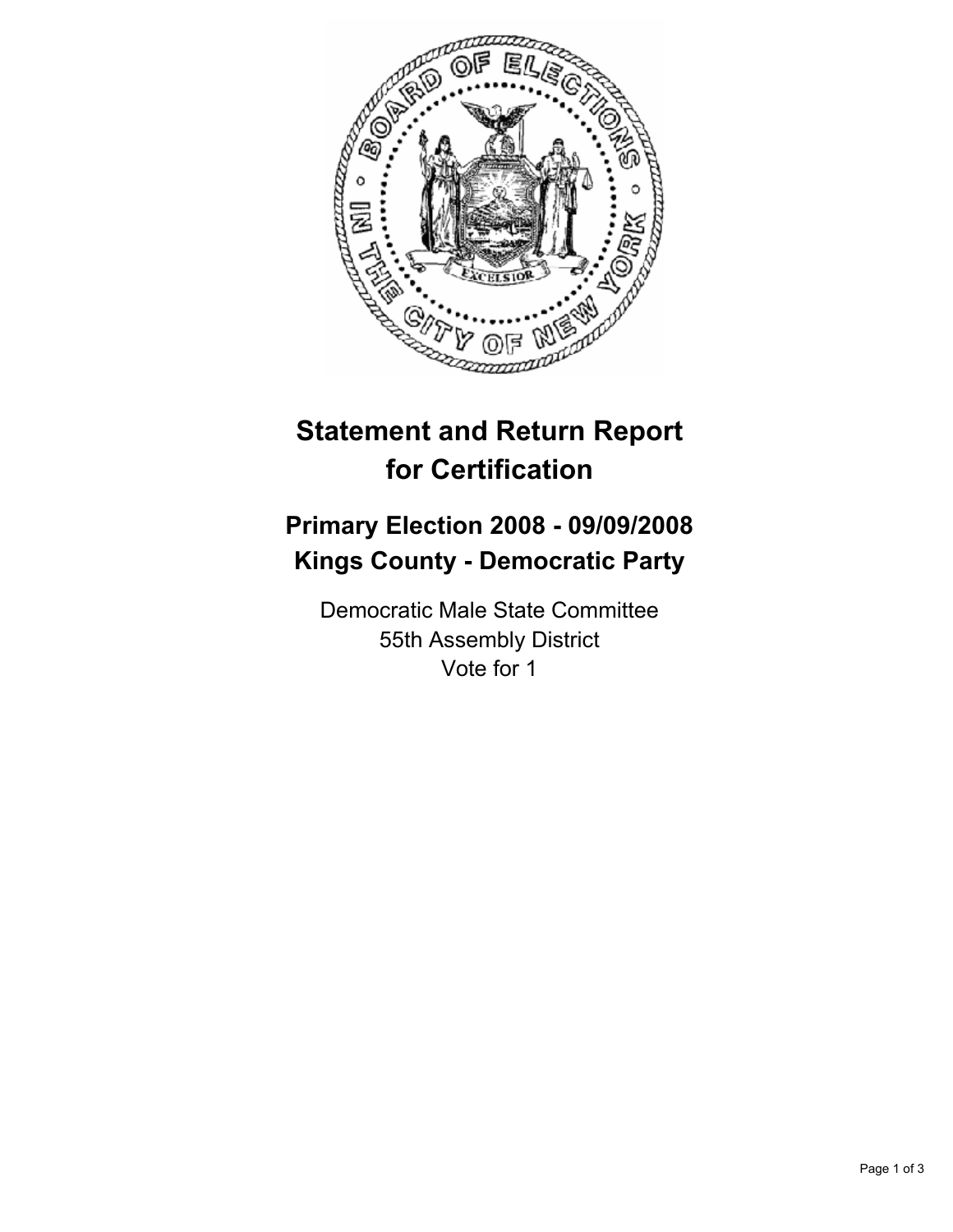

### **Assembly District 55**

| <b>EMERGENCY</b>      | 55    |
|-----------------------|-------|
| ABSENTEE/MILITARY     | 86    |
| AFFIDAVIT             | 223   |
| WILLIAM F BOYLAND JR. | 2,975 |
| DANIEL GOODINE SR.    | 1,196 |
| <b>Total Votes</b>    | 4,171 |